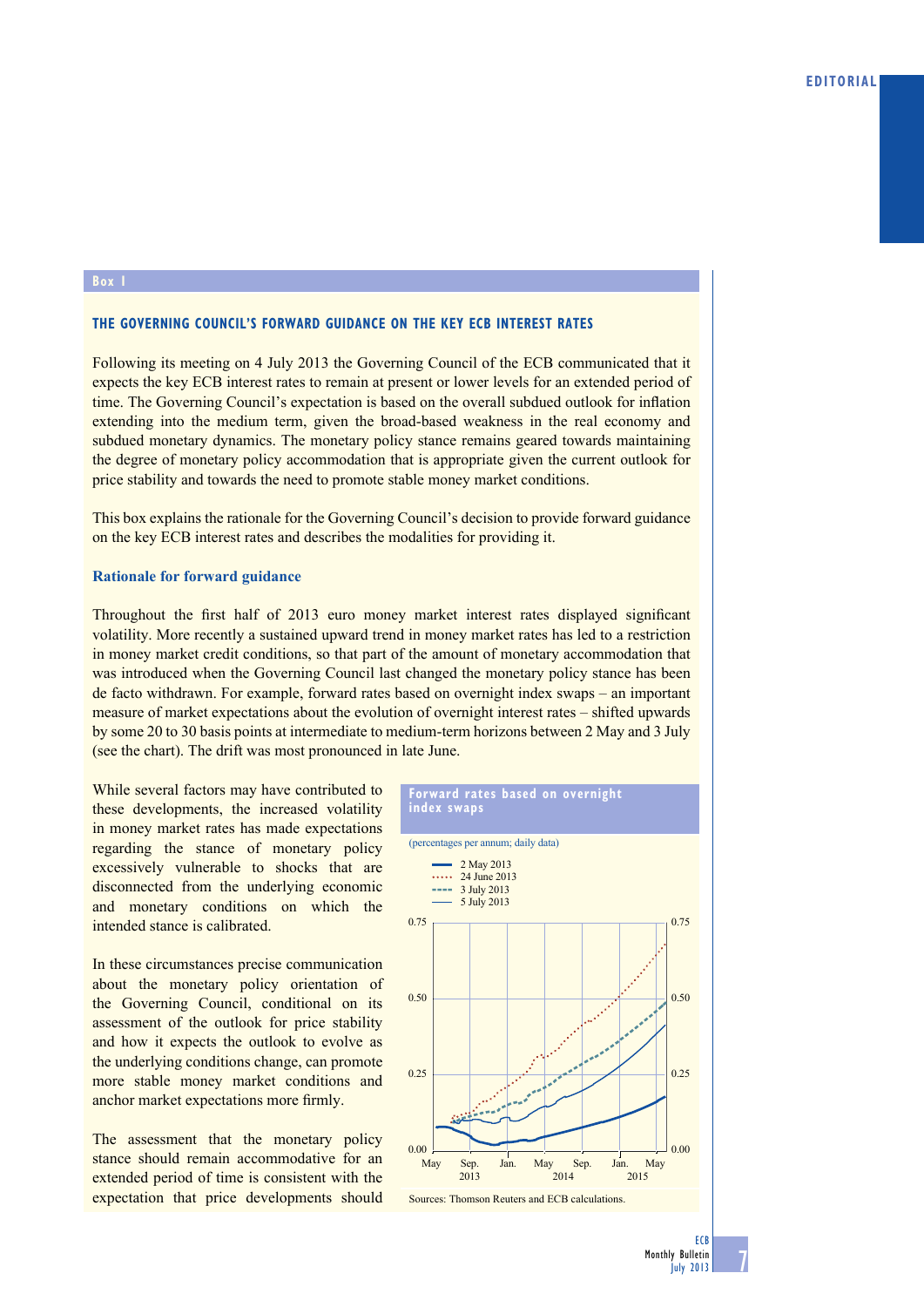remain subdued over the medium term. This expectation is based on the regular economic and monetary analyses conducted by the Governing Council within its two-pillar analytical framework.

As regards the economic analysis, price pressures over the medium term are currently assessed to be low owing to the broad-based subdued trend in aggregate demand in an environment of weak labour market conditions and low capacity utilisation. A cross-check with the monetary analysis confirms this picture. Underlying monetary dynamics, as reflected in the slow growth of broad monetary aggregates and very weak credit developments, remain unsupportive. Specifically, the improvement in bank funding conditions which has been observed since the turn of the year has not yet led to increased dynamism in the provision of loans to the non-financial private sector. The ongoing balance sheet adjustments in the public and private sectors, while reflecting necessary corrections, will continue to weigh on economic activity.

Based on this assessment, the Governing Council currently expects the key ECB interest rates to remain at present or lower levels for an extended period of time. The path of the key ECB interest rates remains conditional on the outlook for inflation and will be reviewed over time within the analytical framework provided by the ECB's monetary policy strategy. Within that framework, in the period ahead the Governing Council will monitor all incoming information on economic and monetary developments and assess any impact on the outlook for price stability. The chart shows that after the Governing Council's communication on 4 July the forward rates based on overnight index swaps have declined appreciably.

## **Modalities of forward guidance**

The Governing Council's forward guidance has three main elements.

First, it has been provided before exhausting the scope for further reductions in the key ECB interest rates. The uncertainty surrounding the expected conditional path of monetary policy can be reduced, independently of the level of the very short-term interest rates. In fact, the key ECB interest rates can be reduced further if warranted by the evolving outlook for price stability.

Second, forward guidance is consistent with but not directly linked to the decision taken by the Governing Council on 2 May to extend the horizon for the fixed rate tender procedure with full allotment until July 2014. The latter decision was intended to ensure that banks will continue to have unimpaired access to central bank liquidity – and thus to a stable source of funding – even in conditions of renewed financial turbulence and a drying-up of private funding. This form of forward reassurance can be provided – and has been provided in the past – independently of the level of the key ECB interest rates.

Third, and most importantly, forward guidance is fully consistent with the ECB's mandate and with its monetary policy strategy. In particular:

– the Governing Council has specified that its expected path for the key ECB interest rates is based on the outlook for inflation extending into the medium term. This is in line with the ECB's primary objective of maintaining price stability and with the Governing Council's aim of accomplishing inflation rates that, over the medium term, are below, but close to, 2%.

8